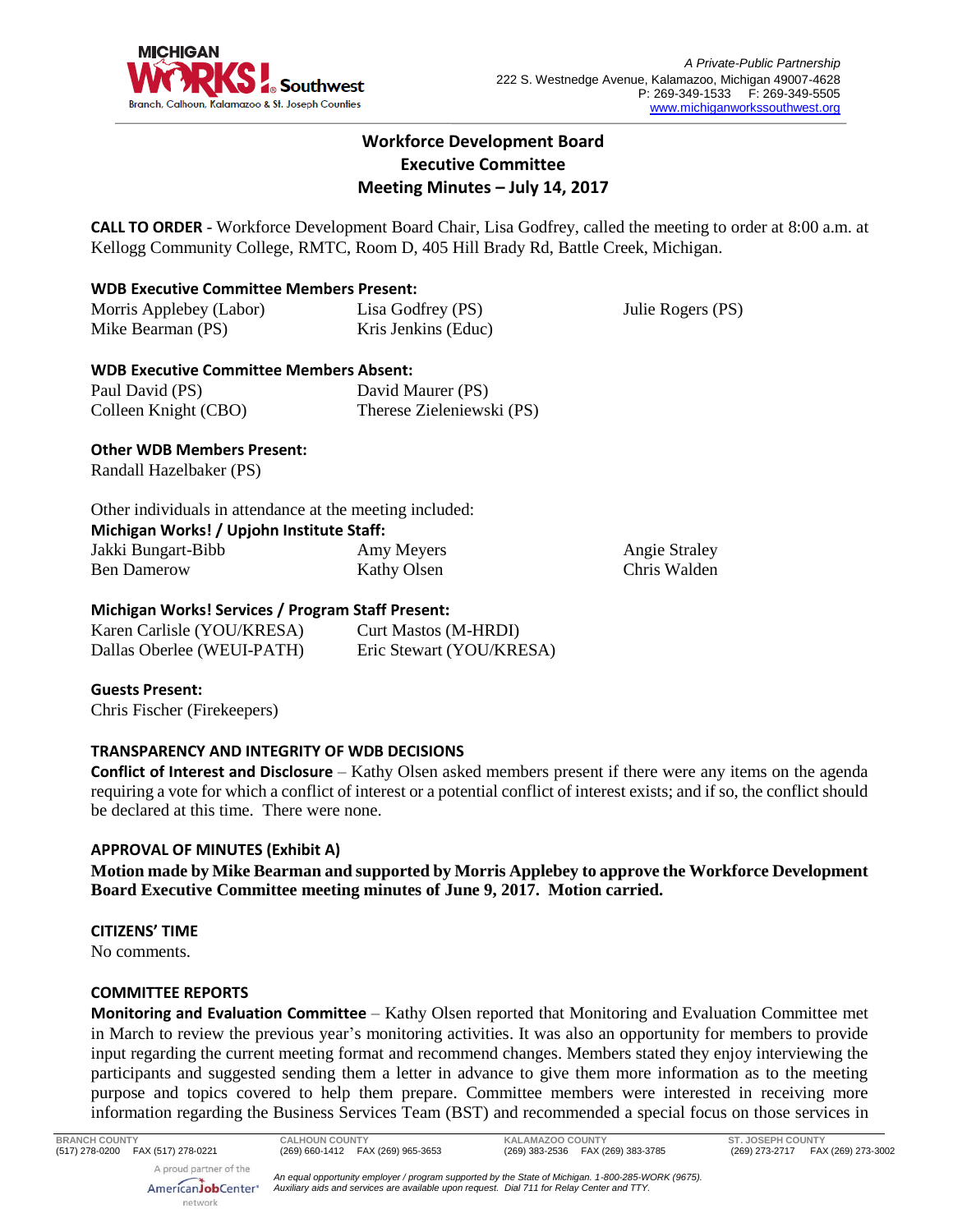the upcoming year. Members present reported the website resource page for Workforce Development Board (WDB) members was very valuable. Ms. Olsen reported that a new website is currently under development and the Board resources will be carried over to the new site and improved upon. The next Monitoring and Evaluation meeting is scheduled for September 13, 2017.

**Veterans Committee (Exhibit B)** – Kathy Olsen reported an Employer Summit is planned for Thursday, September 21, 2017 at the Air Zoo. The Save the Date flyer (Exhibit B) was included in the agenda packet. Michigan Works! Southwest is partnering with the Michigan Veterans Affairs Agency and Section 1776. Chris Walden reported that the event will serve as a veteran friendly employer training to help inform employers on the challenges and benefits of hiring veterans.

**Disability Awareness Resource Team (DART) (Exhibit C1-2)** – Kathy Olsen reported the approved minutes from the March 21, 2017 DART meeting were included in the agenda packet (Exhibit C1). The agenda for the DART meeting held on June 13, 2017 included a presentation on business services with a special focus on the partnership with Michigan Rehabilitation Services (MRS). DART members were recommending that a similar presentation be given to the WDB. Julie Rogers reported that although the presentation was long, a lot of good information was provided. Kathy Olsen reported the Disability Network's annual ADA anniversary celebration is scheduled for July 21, 2017. She referred members to the flyer that was included in the agenda packet for further details. (Exhibit C2). The next DART Committee meeting is scheduled for September 19, 2017.

**Talent District Career Council (TDCC) (Exhibit D1-3)** – Kris Jenkins reported the reprioritization of the Education Development Plans (EDP) and the increased flexibility in the Michigan Merit Curriculum mentioned in the Department of Education Executive Directive (Exhibit D1) were both positive news. She reported there is concern regarding the Michigan Career Pathway recommendation to enhance career counseling (Exhibit D2). She reported that historically it has been the practice of the State to put uncertified individuals who may or may not have an educational background, in these positions. The recommendation for a Michigan Department of Education (MDE) policy change would allow non-teacher certified CTE instructors authorization up to 10 years, instead of the current eight years, to become certified. The Going Pro campaign is a refocused marketing effort to promote the in-demand trades as Professional Trades rather than Skilled Trades (Exhibit D3). The next TDCC meeting is scheduled for September 21, 2017.

**Membership/Nominating Committee** – Kathy Olsen reported that the Workforce Development Board description and application were sent out to all four counties with a request to either update or add the information to the County websites. She also reported that she has been following up on all referrals for additional private sector seats on the Board.

#### **NEW BUSINESS**

**Memorandums of Understanding (MOUs) (Exhibit E)** – Amy Meyers reported that under the WIOA, all local workforce development boards are required to develop and enter new Memorandums of Understanding (MOUs) with each required One-Stop partner. The list of required partners was on page two of the summary that was included in the agenda packet. (Exhibit E). In the development of the MOUs staff met with the local required partners in all four counties to review the content of the MOU and to gather feedback. The MOU, as it is currently, is operational and focuses on collaboration, asking all partners to work together on service coordination, referral systems and partnership. All the MOUs will need to be reviewed and updated at least every three years. She noted that MOUs were also required under WIA with many of the same required partners. One difference pointed out was the implementation of an infrastructure funding agreement. She reported staff is waiting for guidance from the State on the infrastructure funding agreement and once received, this will be discussed with all the required partners again. At this time, we do know that those partners who are co-located in our service centers will contribute cash and those who are not co-located will have the opportunity to arrange for an in-kind agreement. Julie Rogers requested that a copy of the full MOU Agreement be provided to Board members. She also requested that moving forward the full version of Agreements should be provided rather than a summary.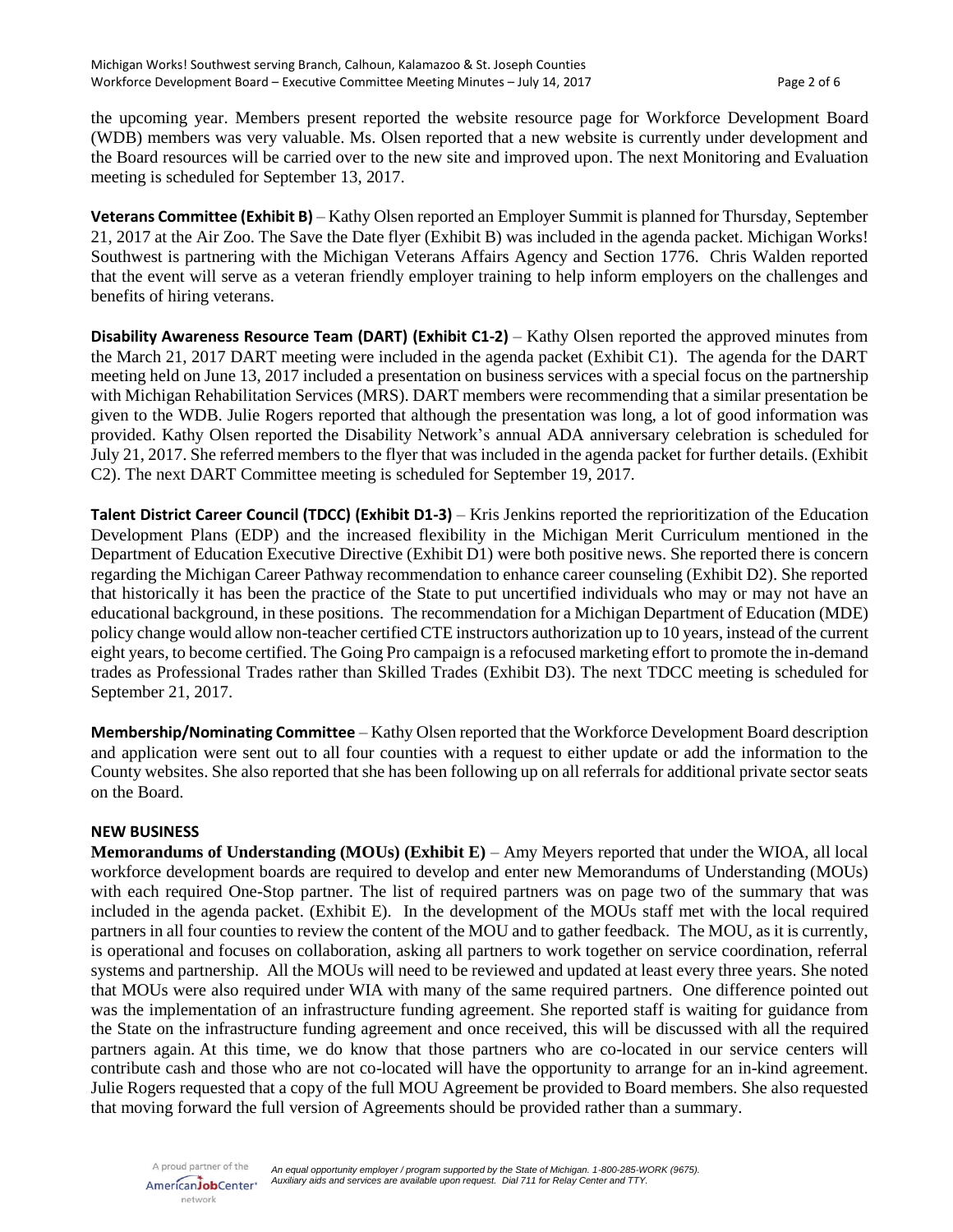**Request for Proposal Updates** – Amy Meyers provided an update on the Request for Proposal (RFP) solicitation for *Partnership. Accountability. Training. Hope (PATH) services for Branch and Calhoun Counties*. She reported the RFP was posted at the beginning of June and closed on July 7 and that no responses were received. The staff recommendation at this time is to continue operating and providing this service directly, as is currently done, and to re-evaluate in one year. In a response to an inquiry regarding potential providers, Amy Meyers reported there were inquiries during the technical assistance timeframe of the RFP; however, the timing of the RFP was not conducive for the entities who inquired.

**2018 Draft WDB Schedule (Exhibit F) –** Kathy Olsen presented a draft 2018 WDB meeting schedule (Exhibit F) with the meetings continuing the second Friday of the month. She explained that early in 2018, the meetings scheduled at Kellogg Community College RMTC will need to be moved to a different location due to a remodeling project at the college. Kris Jenkins offered to check into the Calhoun County ISD for the February 9, 2018. Kathy Olsen stated she would keep everyone updated on the locations as they are confirmed.

## **Motion made by Morris Applebey and supported by Kris Jenkins to approve the 2018 Workforce Development Board meeting schedule. Motion carried.**

**Updated Conflict of Interest Statement for WDB Members –** Kathy Olsen reported the State updated the WDB member annual Conflict of Interest form. The new form includes a clause that states that if a conflict arises while serving, that the member will disclose such conflict. All members will be required to sign the new form.

## **STAFF REPORTS**

**Marketing (Exhibits G)** – Kathy Olsen referred attendees to the list of upcoming events for businesses and job seekers that was included in the agenda packet (Exhibit G).

**Program Operations / Special Initiatives** – Recruitment is underway for another *Momentum Production Technician Academy* at Kalamazoo Valley Community College. The training is a nine-week course and will begin on July 31, 2017. Recruitment dates for the training are July 18, 19, 25, 26 from 9:00 a.m. to 1:00 p.m.

Youth Opportunities Unlimited (YOU) is coordinating a *Housing Hour* in Battle Creek that will focus on eviction diversion. The first one will be held on August 1, 2017 from 3:30 to 4:30 p.m. at the Michigan Works! Service Center.

**Workforce Innovation Fund (WIF)** – Dallas Oberlee reported Bronwyn Drost accepted another position and the *Workforce Innovation Fund (WIF)* responsibilities are being distributed among current staff. She reported on the training opportunities offered to Employer Resource Network (ERN) member companies.

- On-the-Job Training (OJT) contracts were introduced to the ERN employers and so far, four OJT contracts have been written.
- A Leadership Training, based on a career laddering model, is underway at KVCC for new or soon to be new supervisors and a second class will begin in August.
- Michigan Works! is partnering with Michigan Career and Technical Institute/Plainwell (MCTI), Michigan Rehabilitation Services (MRS), and Friendship Village to hold a ten-week Certified Nurse Assistant (CNA) training that began on July 5, 2017. The class is an extended training specially designed for individuals that may need accommodations throughout the coursework and testing period.

**Business Services and Skilled Trades Training Fund (STTF) Update** – Chris Walden reported that the focus of the Business Services Professionals (BSP) team for this year is *professional development*. The first training for the BSPs in the Michigan Works! Southwest four-county area is scheduled for July 28, 2017. There will be a Statewide BSP meeting on August 9, 2017and the focus for that meeting will be to provide feedback to the State regarding the *Skilled Trades Training Fund (STTF)*. A webinar on the STTF process for the 2017-18 Program Year is scheduled for August 22, 2017 and the PowerPoint to be used for employer information sessions will be released. Staff are working on securing locations in the four-counties for scheduling information sessions with the first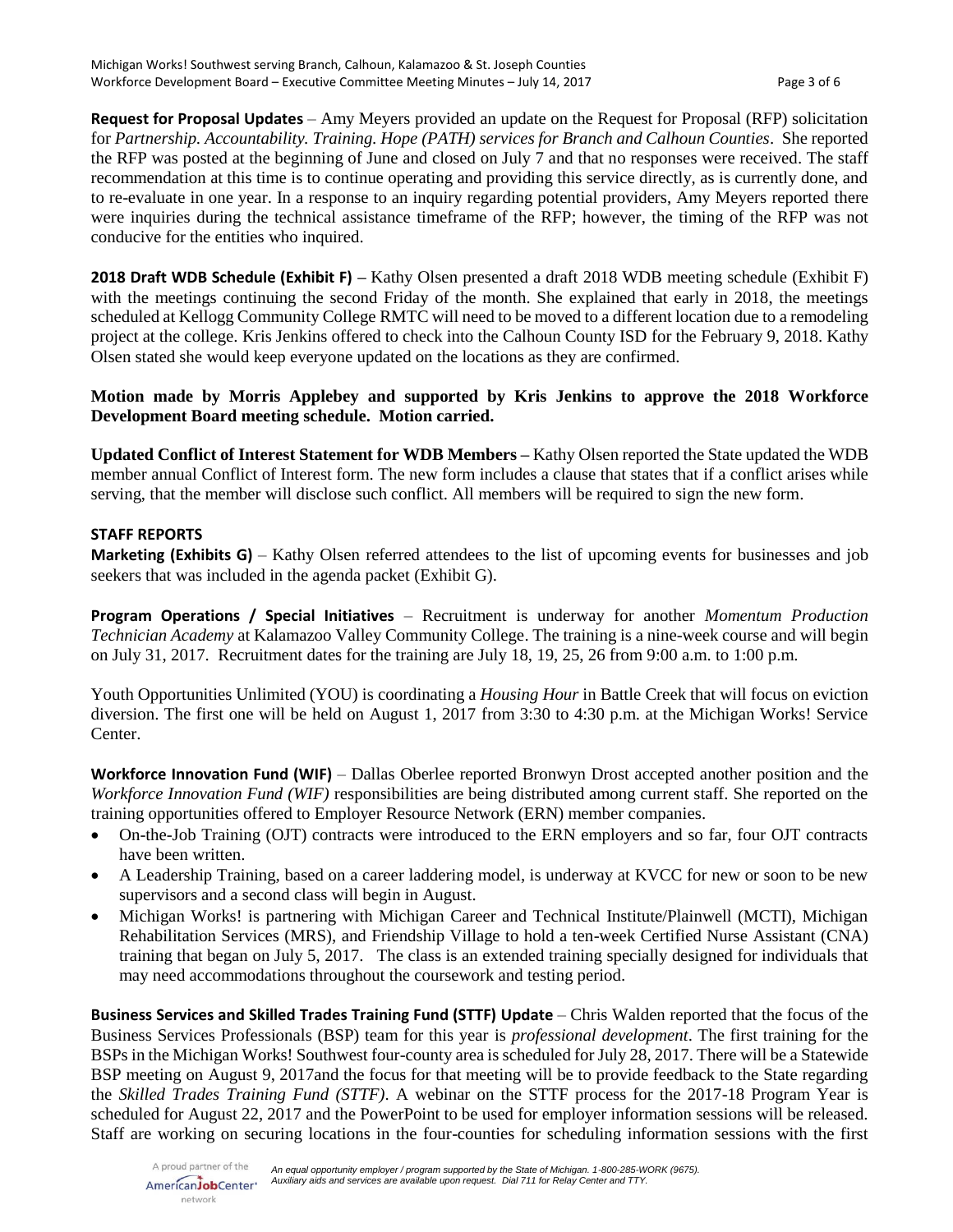session scheduled for August 23, 2017. On August 1, 2017. The first *Apprenticeship information session* for employers will be held on August 1, 2017 and will feature an apprenticeship presentation by Tiffanie Clawson from the USDOL. Seating is limited to 35 seats and if needed, a second session will be scheduled.

Michigan Works! Southwest partnered with *Battle Creek Public Schools (BCPS)* to help them organize their first job fair in years on July 12, 2017. Open positions varied, from food service to administration. Several preparation fairs were held in the days prior to the actual event to prepare potential candidates to apply. Charitable Union provided interview clothing to individuals in need. The district was very pleased with the turnout and appreciative of efforts by the staff from Michigan Works! Southwest to make it happen on such short notice. Since the event, BCPS has hired four regular teachers and interviewing is still taking place for the hiring of additional candidates. The hiring efforts are in response the recent grant award to BCPS from the W.K. Kellogg Foundation. Michigan Works! Southwest also assisted with spreading the word about the event and it did receive coverage on Channel 3 News.

A *BC Vision Job Fair* is in the planning stages and is scheduled for September 14, 2017.

**Labor Market Information (LMI) (Exhibit H)** - Labor market reports generated from Burning Glass Analytics and Real Time Jobs Data that identified the top detailed occupations, skills greatest in demand, and employers with the most job openings in Prosperity Region 8, Michigan Works! Southwest, and each of the four counties in the MW Southwest Area for the period May1 through June 30, 2017 were included in the meeting's agenda packet.

**Dashboard Report (Exhibit I)** – Copies of the Michigan Works! Southwest Dashboard Report (Exhibit I) that was emailed to members in advance of the meeting were distributed. Jakki Bungart-Bibb reported page one of the Dashboard Report was regional labor participation data for May 2017 compared to May 2016. Ms. Bibb reported the Real-Time Labor data shows that postings for RNs in the region increased by 55%. Data on page two of the report indicated 144,653 visitors to the Michigan Works! Southwest Service Centers for the year. Staff assisted 1,089 employers in filling over 2,982 jobs; served 848 WIOA participants and 144 Offender Success participants. Five hundred and twenty (520) participants have utilized training services that includes classroom training, work experience, and on-the-job training. Page three of the report includes the PATH, Food Assistance, and Refugee information. The work participation rate remains well above the state goal. The PATH employment rate is close to 53%. This percent does not include the 86 individuals who gained employment during AEP. The average wage for PATH was reported to be \$10.01. A summary of data for the staff reports provided during the meeting, as well as media information is on page four of the Dashboard Report. Discussion followed. One individual in attendance voiced concern over the fact that the average wage for PATH participants is \$10.00, not exactly a livable wage. The point was made that the State wage goal is only minimum wage which meant AEP/PATH participants are well above the State goal. The point was also made that \$10 an hour is a good starting point for a family with major barriers to employment.

**Director's Report** – Ben Damerow distributed a copy of the Director's Report dated July 14, 2017 that was also emailed to members prior to the meeting. He reported on June 27, 2017, the Senate Appropriations Subcommittee on Labor, Health and Human Services and Education reviewed the FY18 budget proposal with the Department of Labor Secretary Alexander Acosta. Topics ranged from proposed funding reductions, the effects on health care reform on jobs and paid parental leave. According to reports, from the beginning of the hearing, subcommittee leaders from both parties questioned the budget's proposal to reduce funding for WIOA programs, Wagner Peyser Employment Services and Job Corps. Chairman Roy Blunt (R-MO) told Acosta he "is concerned that reducing funding so much and so suddenly from worker training could further jeopardize our workforce development system, contribute to increasing problems that might hinder individuals and businesses and have a negative impact on the economy." Senator Patty Murray (D-WA), the ranking Democrat on the subcommittee, told Acosta the budget "completely disregards" the bipartisan support WIOA had when it passed Congress in 2014. She also said, the committee has heard widespread opposition to the WIOA cuts from governors across the country who contend that they cannot backfill funding if federal investments decline dramatically.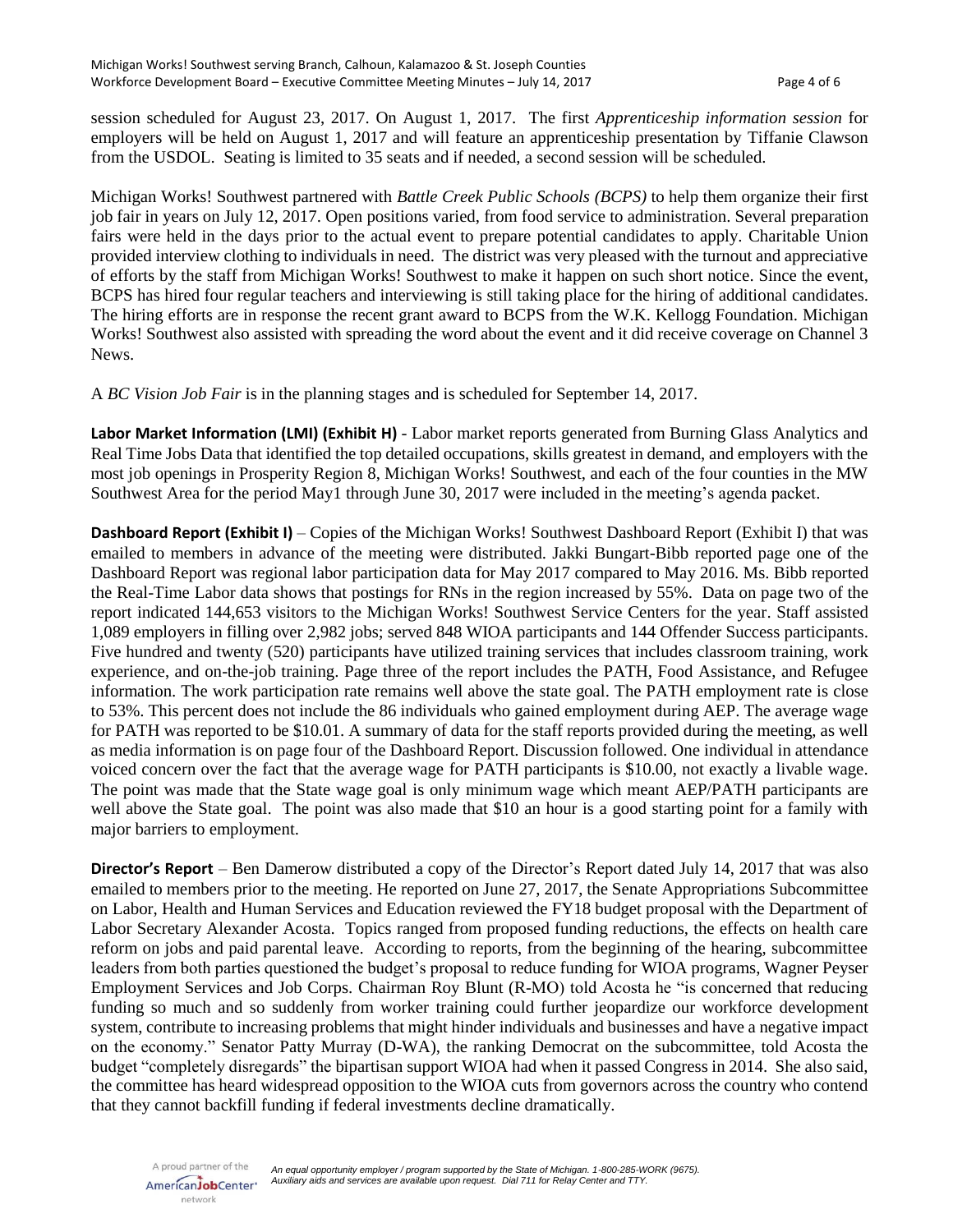Mr. Damerow reported that the State budget was presented to the Governor on Monday, July 10<sup>th</sup>. He has 14 days to sign/line item veto. It is expected that he will sign this morning in Grand Rapids and there will be no line item vetos of workforce funding. The most recent updates to workforce development include a PATH decrease of \$1.2 million which is a 2.5% reduction, a Going Pro increase of \$10 million, and Jobs for Michigan Graduates increase of \$900,000 to \$3.2 million.

Mr. Damerow referred attendees to the *Employment and Training Reporter* article that was distributed at the meeting. The Employment and Training Reporter is a nationwide workforce development publication published on a weekly basis. The issue dated July 10, 2017 featured an article summarizing the "Nudge" Research project that was a collaboration with Michigan Works! Southwest, W.E. Upjohn Institute, Mathematica Policy and Research and Ideas42. The article showcases just one of the many success stories happening through the work being done by our staff and the partnerships with other community agencies.

Mr. Damerow reported that the W.K. Kellogg Foundation awarded the W.E. Upjohn Institute/Michigan Works! Southwest \$2.8 million over the next three years for the Neighborhood Employment Hubs proposal. Michigan Works! Southwest will be partnering with three community based organizations and the county jail to deliver services in areas with the highest poverty and lowest labor force participation rates. The six-month planning process has begun with the implementation scheduled for December or January. The grant would look to expand training programs in Battle Creek and one feature of the grant is flexible funding, and the ability to fill in gaps in areas where federal funds cannot be used. Discussion followed in which Mr. Damerow explained the funding was only for the city of Battle Creek not all four counties. A media release will be sent out closer to the implementation date.

#### **OLD BUSINESS**

None.

## **MEMBER'S TIME**

Julie Rogers inquired about the modification to the budget for Clemens Food Group that was presented to the County Board. Staff reported this was a line item change that did not require WDB approval. She requested that although WDB approval was not required, items that are presented to the County Board should still be included on the WDB agenda for review and information.

Julie Rogers reported that the Kalamazoo County passed the County ID and that it would go into effect in January. All Kalamazoo residents are being encouraged to apply for one even if the resident has a driver's license. The ID will cost \$10 and it is recommended for everyone age 14 and up. There will be a sponsorship program for those who cannot afford the fee and donations toward that sponsorship program will be accepted. One member suggested working with the schools and making sure students have a county ID before they leave school.

Kalamazoo County has a new monthly e-newsletter and would like to share some of the Michigan Works! Southwest stories in that newsletter.

Mike Bearman discussed the ne[w Americorp Vista](http://albionmich.net/build-albion-americorps-vista-initiative/) Initiative that began in Albion, Michigan. The Initiative began in July and is a three to five-year partnership with Albion College, the City of Albion and other local organizations. Mr. Bearman also reported to the group that the Heritage Community Senior Enrichment Center will be holding a ribbon cutting ceremony on July 18, 2017 from 12:30 p.m. to 3:00 p.m. There would be plenty of job opportunities as they prepare to open.

Julie Rogers discussed a recent trip into Bigby Coffee shop where she overheard the coffee barista stating that he had just graduated from college with a degree in accounting and was having trouble finding a job. Ms. Rogers wondered if Michigan Works! Southwest partnered with colleges in any way to help recent graduates obtain employment. Michigan Works! staff shared information regarding the wide-spread, spring and summer job fairs held during the same time frame of college graduations in order to target the college student. Many of those hiring